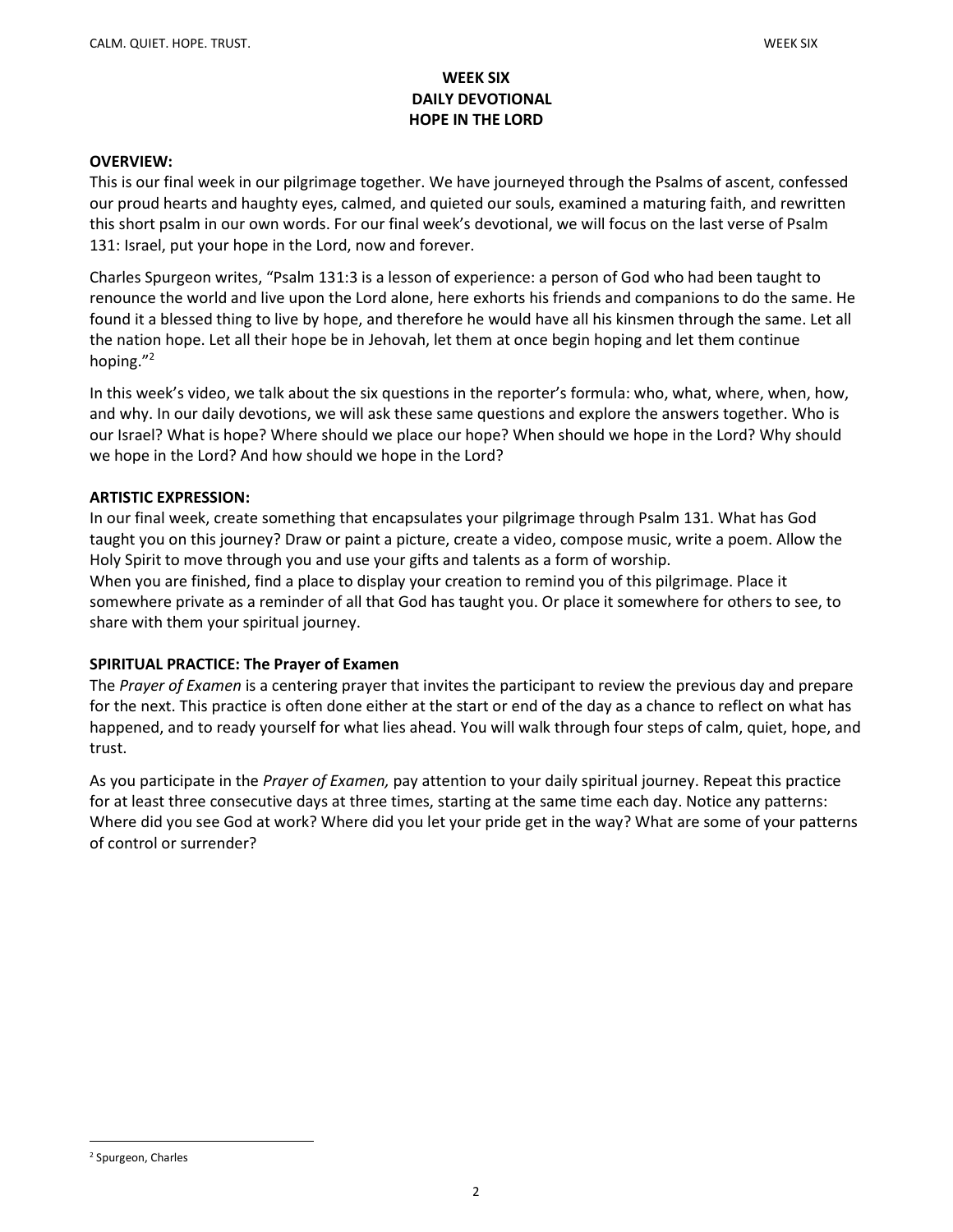#### DAY ONE: WHO

Israel, put your hope in the Lord, now and forever.

## BREATHE: Calm. Quiet. Hope. Trust.

Take a few minutes and practice our breathing prayer as you come into God's presence. Calm your heart. Quiet your soul. Hope in the Lord. Trust now and always. Calm. Quiet. Hope. Trust.

# OPENING PRAYER: Psalm 131 (CSB)

Lord, my heart is not proud; my eyes are not haughty. I do not get involved with things too great or too wondrous for me. Instead, I have calmed and quieted my soul like a weaned child with its mother; my soul is like a weaned child. Put your hope in the Lord, both now and forever. Amen

MUSIC: Listen to John Michael Talbot's Chant of Psalm 131.

## REFLECT:

- What are some of the things you have learned during our pilgrimage of Psalm 131?
- How has God worked through this study to change your heart and help you grow in faith?

# MEDIATE: Read Psalm 131:3 3-5 times. Israel, put your hope in the Lord, now and forever.

WHO? The Psalmist shares his journey away from pride and arrogance and into the calm and quiet arms of God. The Psalm ends with a challenge for Israel, the Psalmist wants to encourage the people of God to put their hope in the Lord.

# QUOTE:

Psalm 131:3 is a lesson of experience: a person of God who had been taught to renounce the world and live upon the Lord alone, here exhorts his friends and companions to do the same. He found it a blessed thing to live by hope, and therefore he would have all his kinsmen through the same. Let all the nation hope. Let all their hope be in Jehovah, let them at once begin hoping and let them continue hoping.<sup>3</sup>

#### CONSIDER:

- Who is your Israel? Who are the people in your life who need to hear the message of Calm, Quiet, Hope, Trust?
- What are the things keeping them from placing their hope in Jesus?
- How can you provide an example to them?

PRAY: Spend some time praying for specific people in your life, that they can place their hope in the Lord. Ask God to use you as an example of Calm. Quiet. Hope. Trust.

#### MUSIC: Listen to Psalm 131 by Waterdeep.

Every time she sings "Israel" think of someone who needs to hear the message of Calm, Quiet, Hope, Trust.

BREATHE: Calm. Quiet. Hope. Trust.

# CLOSING PRAYER: Psalm 131 (CSB)

Lord, my heart is not proud; my eyes are not haughty. I do not get involved with things too great or too wondrous for me. Instead, I have calmed and quieted my soul like a weaned child with its mother; my soul is like a weaned child. Put your hope in the Lord, both now and forever. Amen

<sup>3</sup> Spurgeon, Charles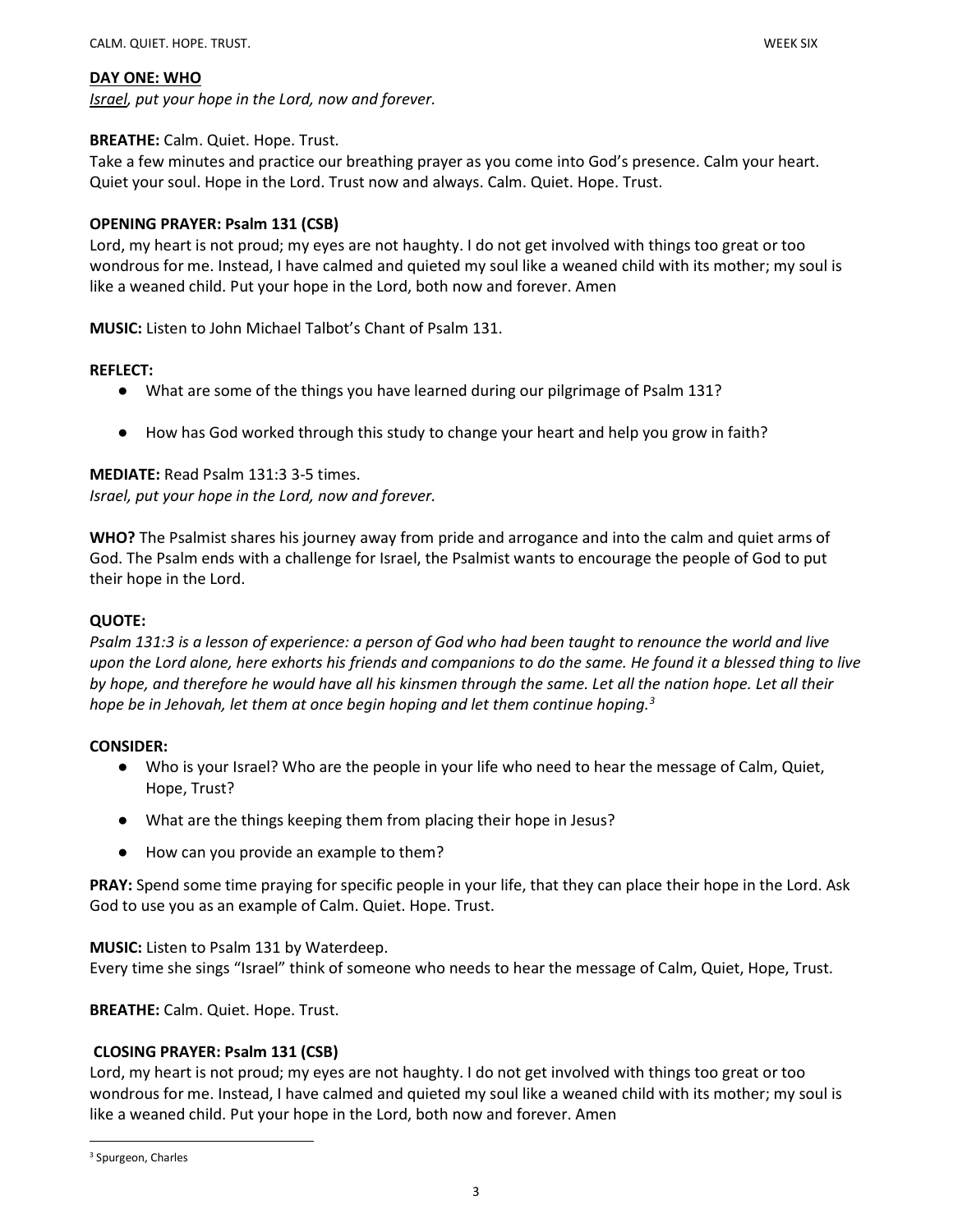#### DAY TWO: WHAT & WHERE

Israel, put your hope in the Lord, now and forever.

# BREATHE: Calm. Quiet. Hope. Trust.

Take a few minutes and practice our breathing prayer as you come into God's presence. Calm your heart. Quiet your soul. Hope in the Lord. Trust now and always. Calm. Quiet. Hope. Trust.

# OPENING PRAYER: Psalm 131 (CSB)

Lord, my heart is not proud; my eyes are not haughty. I do not get involved with things too great or too wondrous for me. Instead, I have calmed and quieted my soul like a weaned child with its mother; my soul is like a weaned child. Put your hope in the Lord, both now and forever. Amen

MUSIC: Listen to John Michael Talbot's Chant of Psalm 131.

## MEDIATE: Read Psalm 131:3 3-5 times.

Israel, put your hope in the Lord, now and forever.

## CONSIDER:

● How do you define hope? How is worldly hope different than godly hope?

## QUOTES:

The word hope in English is rather weak. To hope means to want something without certainty, but the Greek word underlying it means conviction. Christian hope is not a hopeful wish; it is hope filled certainty.<sup>4</sup> (Tim Keller)

Christian hope is not uncertain, like our ordinary everyday hopes about the weather or health; it is a joyful and confident expectation which rests on the promises of God.<sup>5</sup> (John Stott)

#### CONSIDER:

How do Keller's and Stott's thoughts on hope expand your understanding, meaning, and purpose of Christian hope?

# QUOTE:

"Psalm 131:3 is a lesson of experience: a person of God who had been taught to renounce the world and live upon the Lord alone, here exhorts his friends and companions to do the same. He found it a blessed thing to live by hope, and therefore he would have all his kinsmen through the same. Let all the nation hope. Let all their hope be in Jehovah, let them at once begin hoping and let them continue hoping."<sup>6</sup> (Charles Spurgeon)

#### CONSIDER:

- What do people put their hope in other than God? What do they expect to achieve by placing hope in those things?
- How may the psalmist's experience compel him to encourage his kinsmen to hope in the Lord?
- How can putting hope in the Lord transform lives? How can it calm hearts and quiet souls?

#### READ: Romans 15:13(NIV)

May the God of hope fill you with all joy and peace as you trust in him, so that you may overflow with hope by the power of the Holy Spirit.

<sup>4</sup> Keller, Timothy: Romans 1-7 For You, page 111

<sup>5</sup> Stott, John: The Message of Romans, 140

<sup>6</sup> Spurgeon, Charles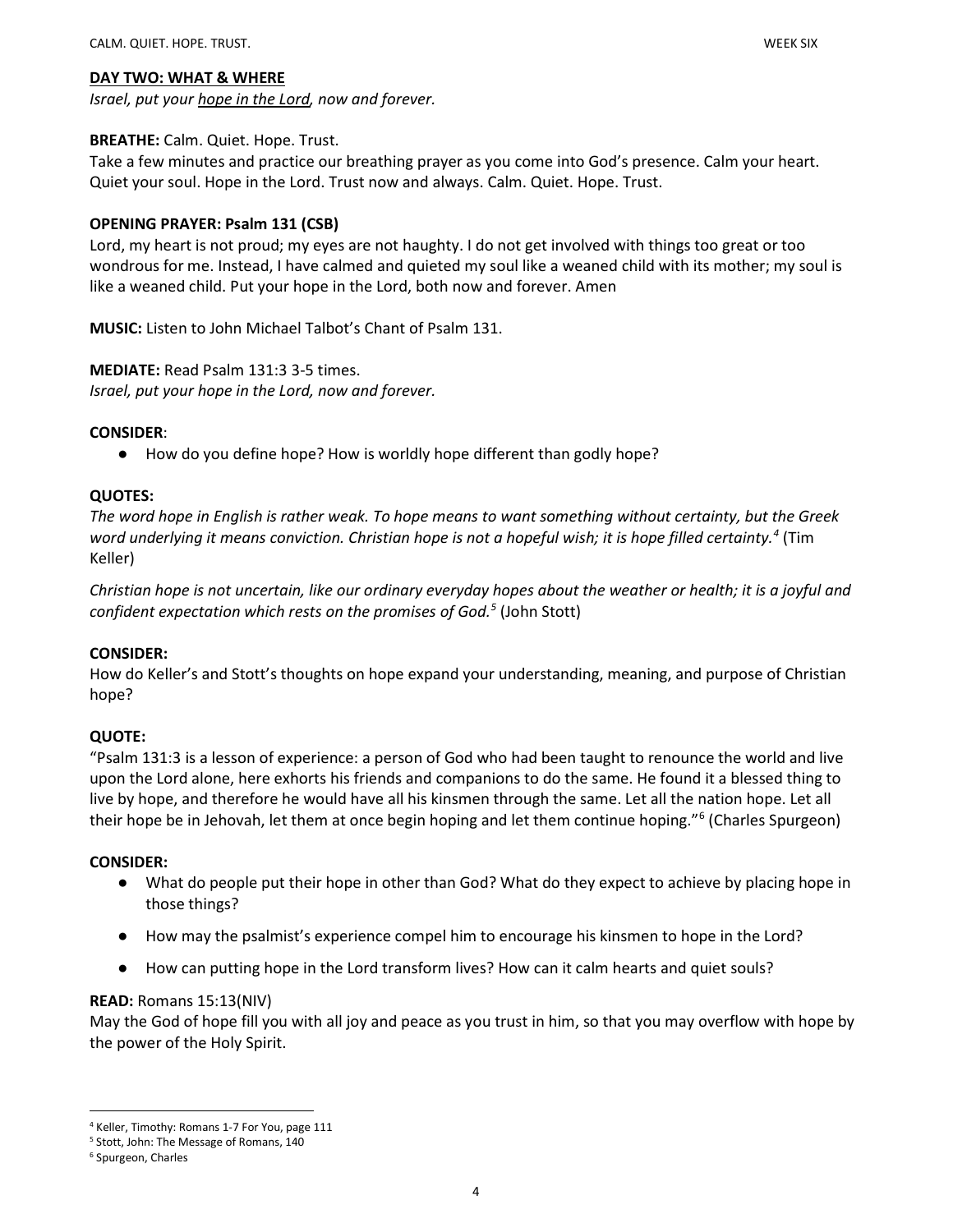JOURNAL: Confess what you put your hope in that is not from God. Ask God that His hope will overflow in your heart and life. Bring to God the people in your life who need hope and ask that they would experience joy and peace as they trust in Him.

MUSIC: Listen to Psalm 131 by Waterdeep.

# CLOSING PRAYER: Psalm 131 (CSB)

Lord, my heart is not proud; my eyes are not haughty. I do not get involved with things too great or too wondrous for me. Instead, I have calmed and quieted my soul like a weaned child with its mother; my soul is like a weaned child. Put your hope in the Lord, both now and forever. Amen

\_\_\_\_\_\_\_\_\_\_\_\_\_\_\_\_\_\_\_\_\_\_\_\_\_\_\_\_\_\_\_\_\_\_\_\_\_\_\_\_\_\_\_\_\_\_\_\_\_\_\_\_\_\_\_\_

BREATHE: Calm. Quiet. Hope. Trust.

DAY 3: WHEN & HOW:

Israel, put your hope in the Lord, now and forever.

# BREATHE: Calm. Quiet. Hope. Trust.

Take a few minutes and practice our breathing prayer as you come into God's presence. Calm your heart. Quiet your soul. Hope in the Lord. Trust now and always. Calm. Quiet. Hope. Trust.

## OPENING PRAYER: Psalm 131 (CSB)

Lord, my heart is not proud; my eyes are not haughty. I do not get involved with things too great or too wondrous for me. Instead, I have calmed and quieted my soul like a weaned child with its mother; my soul is like a weaned child. Put your hope in the Lord, both now and forever. Amen

MUSIC: Listen to John Michael Talbot's Chant of Psalm 131.

MEDIATE: Read Psalm 131:3 below, three to five times. Line two is from the Message translation. Israel, put your hope in the Lord, now and forever. Wait, for God. Wait with hope. Hope now; hope always!

CONSIDER: How does waiting connect with hope?

INTERACT: Read Psalm 130. Highlight each reference to God (Lord, you, etc.). Circle each reference to the psalmist (I, my, etc.). Underline all the references to waiting and hope. Draw connections between Psalm 130 & 131.

JOURNAL: What are you waiting for God to do in your life, your family, your heart? How are you handling the waiting process? Reflect on God's faithful love in your life and ask for patience to wait in hope.

# QUOTE: John Stott

Some Christians overemphasize the call to patience. They lack enthusiasm and lapse into lethargy, apathy, and pessimism. They have forgotten God's promises and they are guilty of unbelief. Others grow impatient with waiting. They are so carried away with enthusiasm that they almost try to force God's hand. They are determined to experience now even what is not available yet.<sup>7</sup>

<sup>7</sup> John Stott: The Message of Romans, 244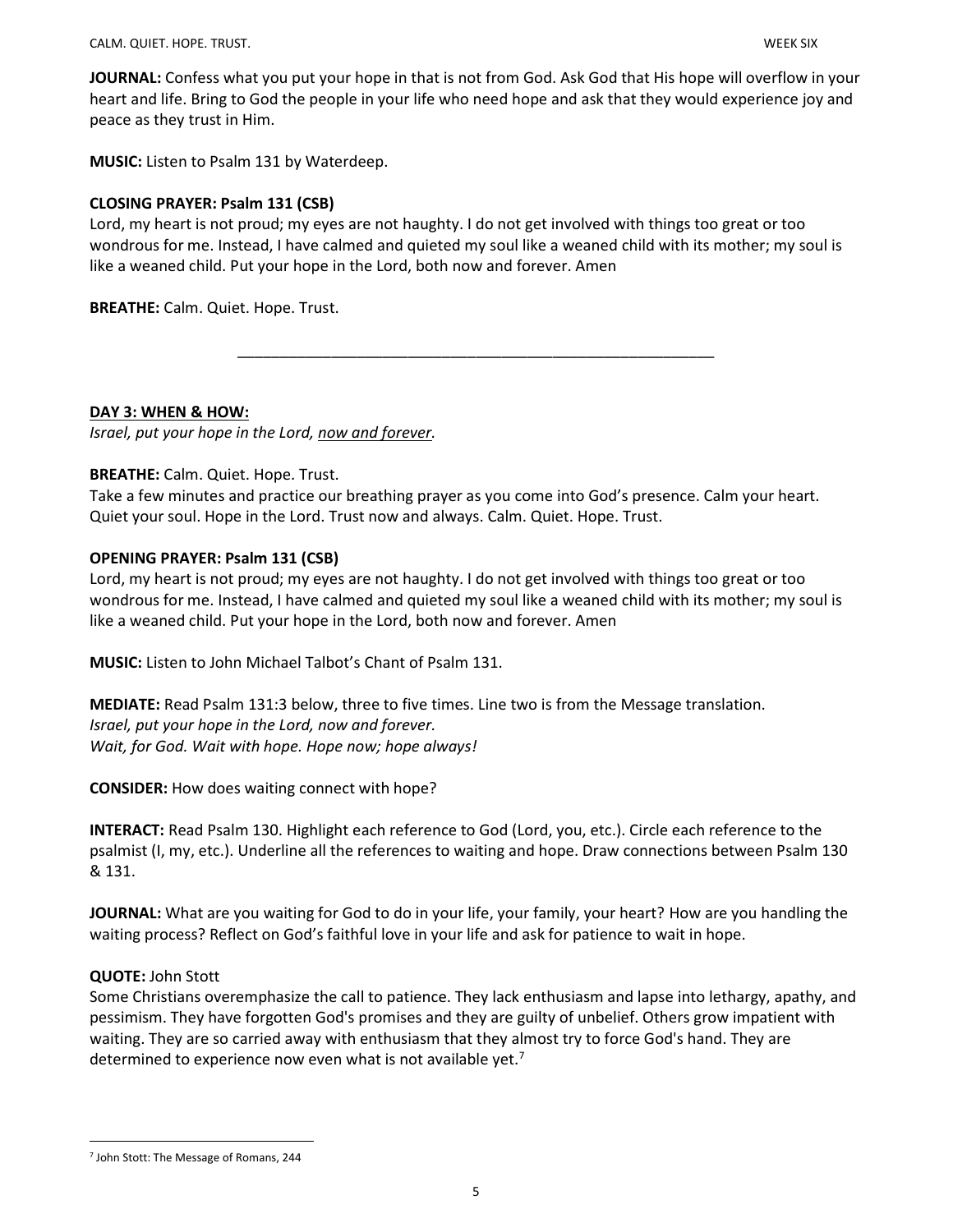#### CONSIDER:

- 
- How do you respond when you are called to patiently wait in hope?
- Are you prone to apathy or impatience? Why?
- How are both an inappropriate response to waiting in hope?

PRAY: Confess your impatience and ask God to help you to wait with hope.

MUSIC: Listen to Psalm 131 by Waterdeep. When she sings "I have calmed and quieted my soul," remember that you are called to wait patiently for the Lord.

# CLOSING PRAYER: Psalm 131 (CSB)

Lord, my heart is not proud; my eyes are not haughty. I do not get involved with things too great or too wondrous for me. Instead, I have calmed and quieted my soul like a weaned child with its mother; my soul is like a weaned child. Put your hope in the Lord, both now and forever. Amen

\_\_\_\_\_\_\_\_\_\_\_\_\_\_\_\_\_\_\_\_\_\_\_\_\_\_\_\_\_\_\_\_\_\_\_\_\_\_\_\_\_\_\_\_\_\_\_\_\_\_\_\_\_\_\_\_

BREATHE: Calm. Quiet. Hope. Trust.

DAY 4: HOW & WHY?

Faithful love brings redemption in abundance. (Psalm 130: 7)

BREATHE: Calm. Quiet. Hope. Trust.

Take a few minutes and practice our breathing prayer as you come into God's presence. Calm your heart. Quiet your soul. Hope in the Lord. Trust now and always. Calm. Quiet. Hope. Trust.

MUSIC: Listen to John Michael Talbot's Chant of Psalm 131.

MEDIATE: Prayerfully read this excerpt from Psalm 130:7-8 three to five times. Put your hope in the Lord, for there is faithful love With him is redemption in abundance. He will redeem you from all your iniquities.

#### CONSIDER:

- How does knowing God's faithful love help you place your faith in the Lord?
- How does God's abundant redemption remind us that only God is worthy of our hope?

#### QUOTE: Eugene Peterson

Hoping is based on the conviction that God is actively involved in his creation and vigorously at work in redemption. Hoping does not mean doing nothing. It is not fatalistic resignation. It means going about our assigned tasks confident that God will provide the meaning and conclusions. It is not compelled to work away at keeping up appearances with bogus spirituality. It is the opposite of desperate and panicky manipulation, of scurrying and worrying. And hoping is not dreaming. It is not spinning an illusion or fantasy to protect us from our boredom or our pain. It means a confident, alert expectation that God will do what he says he will do. It is imagination put in the harness of faith. It is a willingness to let God do it his way and in his time.<sup>8</sup>

<sup>8</sup> Eugene Peterson, Long Obedience it the Same Direction, pg. 144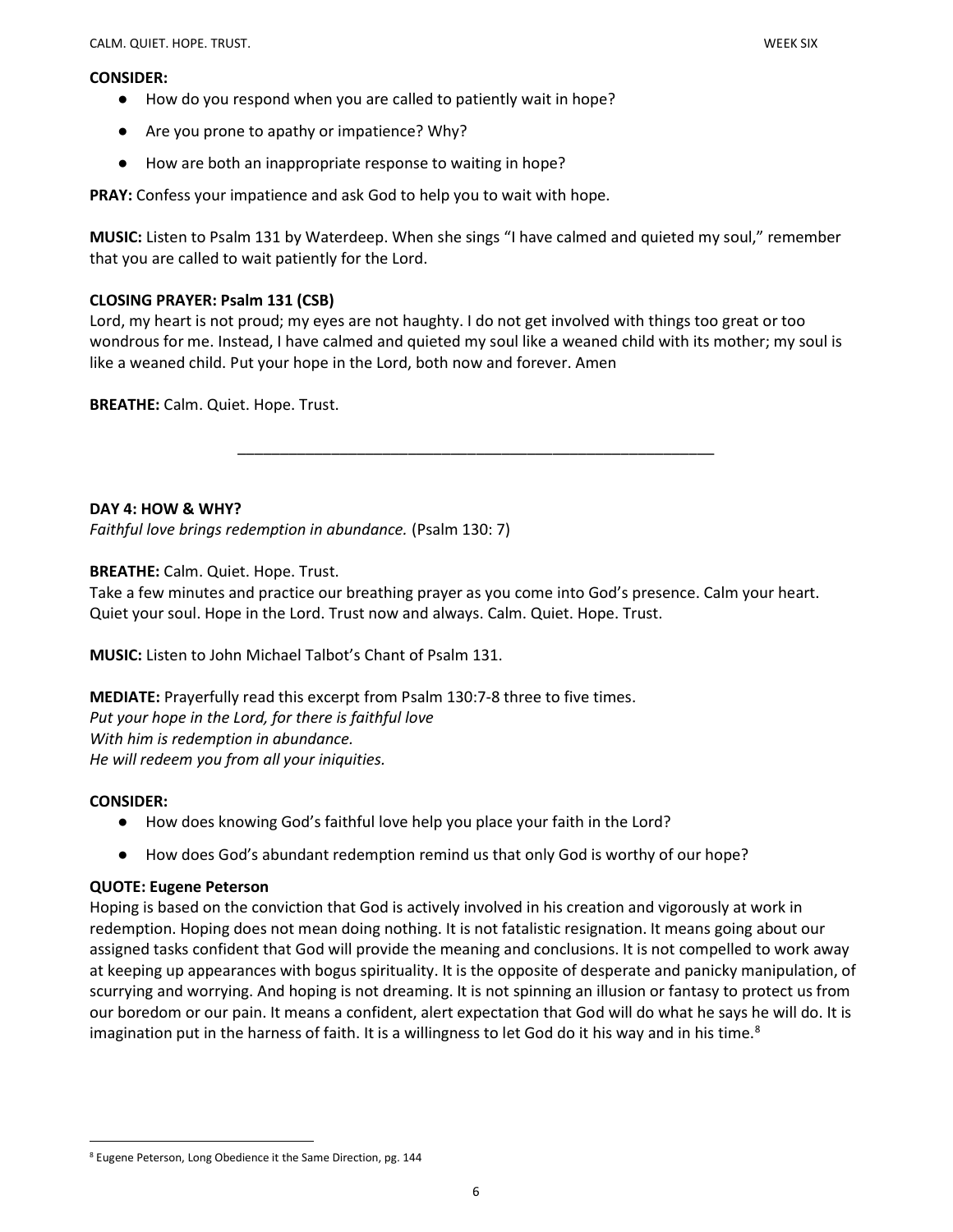INTERACT: Read Romans 5: 1-5. Circle every reference to hope. Write out the path from suffering (affliction, trials, etc.) to hope. Compare that to the path from testing to maturity found in James 1:2-4.

PONDER: We often think that going through difficult times is some form of punishment, and we avoid them as much as possible. Perhaps we need to change our perspective and realize that God can use our difficult journeys to rid us of pride and arrogance, wean us from a childish faith, and to build a foundation of hope, now and always.

JOURNAL: How does going through a difficult situation help you place your hope in the Lord? Reflect on a difficult situation you went through and how it helped you mature in faith and strengthen your hope in future situations.

## QUOTE: Eugene Peterson

We need hope. We need to know that we are in relation to God. We need to know that suffering is a part of what it means to be human and not something alien. We need to know where we are and where God is.<sup>9</sup>

REST: Put your hope in the Lord for there is faithful love and redemption in abundance.

MUSIC: Listen to Psalm 131 by Waterdeep.

# CLOSING PRAYER: Psalm 131 (CSB)

Lord, my heart is not proud; my eyes are not haughty. I do not get involved with things too great or too wondrous for me. Instead, I have calmed and quieted my soul like a weaned child with its mother; my soul is like a weaned child. Put your hope in the Lord, both now and forever. Amen

\_\_\_\_\_\_\_\_\_\_\_\_\_\_\_\_\_\_\_\_\_\_\_\_\_\_\_\_\_\_\_\_\_\_\_\_\_\_\_\_\_\_\_\_\_\_\_\_\_\_\_\_\_\_\_\_

BREATHE: Calm. Quiet. Hope. Trust.

#### DAY FIVE: WRAP-UP

#### BREATHE: Calm. Quiet. Hope. Trust.

Take a few minutes and practice our breathing prayer as you come into God's presence. Calm your heart. Quiet your soul. Hope in the Lord. Trust now and always. Calm. Quiet. Hope. Trust.

#### OPENING PRAYER: Psalm 131 (CSB)

Lord, my heart is not proud; my eyes are not haughty. I do not get involved with things too great or too wondrous for me. Instead, I have calmed and quieted my soul like a weaned child with its mother; my soul is like a weaned child. Put your hope in the Lord, both now and forever. Amen

**MUSIC:** Listen to the *Psalm 131* chant by John Michael Talbot & Psalm 131 by the Orchardist

REVIEW: Look over your notes from the past six weeks. Reflect on where you were at the start of our pilgrimage and what God has taught you during the journey. What were some of the things God taught you during our travels? Contemplate what steps you need to take to calm your heart, quiet your soul, hope in the Lord, and trust always.

<sup>&</sup>lt;sup>9</sup> Eugene Peterson, Long Obedience it the Same Direction, pg. 144-145